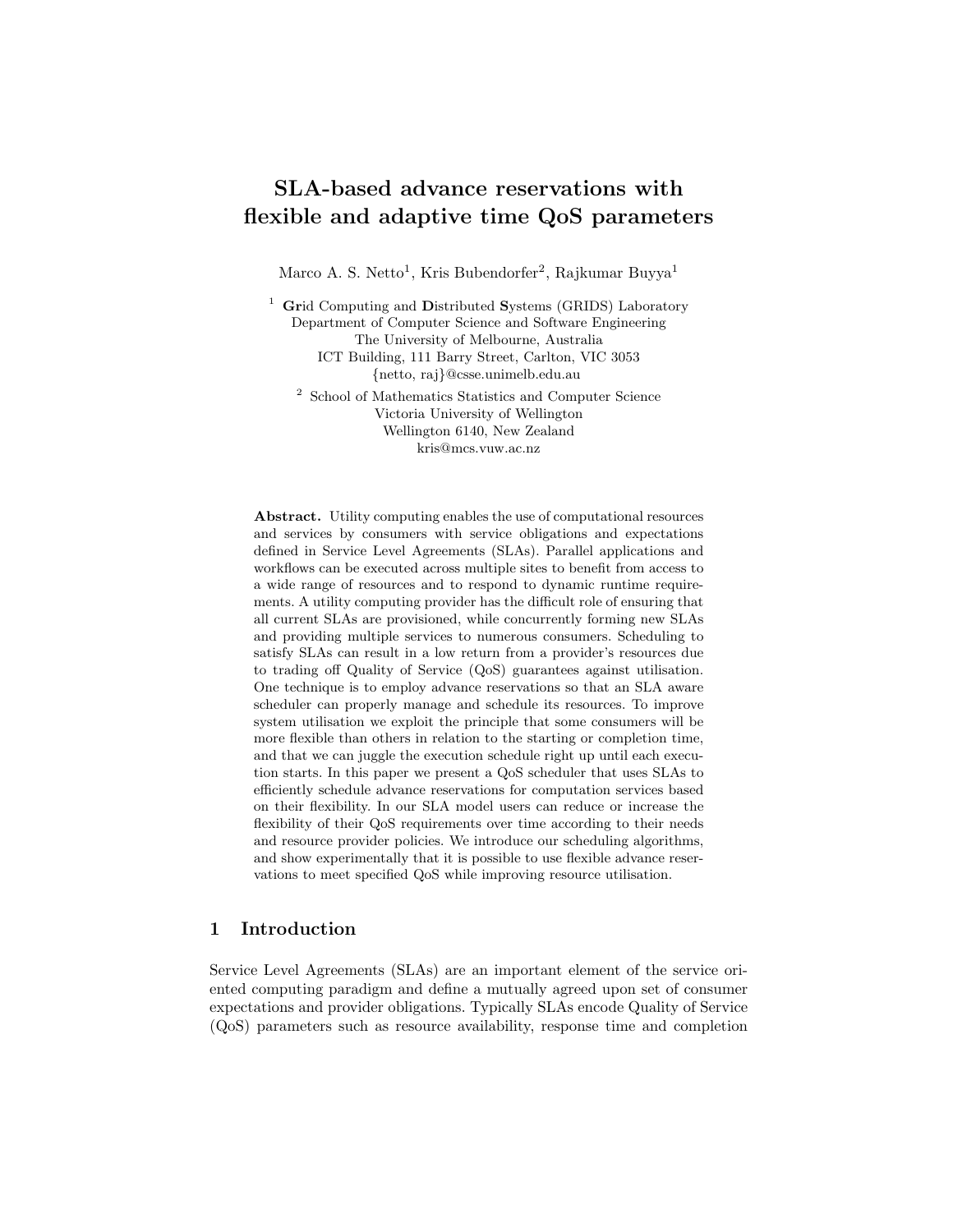deadlines. The role of the consumer is usually limited to specifying their QoS parameters and perhaps revising those parameters if an SLA cannot be agreed.

We assume a scenario where access to a utility computing provider's computational resources is acquired through agreed SLAs [1]. The SLAs define the time and quantity of computation along with other QoS parameters, in return for a certain price. Access to computational resources may require consideration of external constraints, such as the need for access to simultaneous multiple resources (co-allocation for parallel computation) or to reflect timing dependencies when computing a workflow. In order to meet such external constraints, a QoS scheduler must allow consumers to reserve resources in advance.

When a provider accepts an advance reservation, the consumer expects to be able to access the agreed resources at the specified time. However, changes may occur in the scheduling queue between the time the consumer submits the reservation to the time the consumer receives the resources. There are a number of reasons for such changes including: consumers cancelling requests, consumers modifying requests, resource failures, and errors in estimating usage time in the consumer requests. Therefore, from the resource provider's perspective, a good time-slot for the consumer at the time the SLA was agreed may be a bad time-slot in the future due to increased fragmentation. This fragmentation reduces the potential scheduling opportunities and results in lower utilisation. Indeed, even finding a free time-slot can be a challenging task since fixed advance reservations fragment the resource's availability, and limit the positions in which other jobs can be scheduled. In order to minimise low system utilisation due to advance reservations, researchers on this area have introduced and investigated the impact of flexible time intervals for advance reservations [2–6].

We extend the existing solutions and contribute to the research field in the following ways: (i) we introduce the concept of adaptive time QoS parameters, in which the flexibility of these parameters are not static but adaptive according to the user needs and resource provider policies (Sect. 2); (ii) we present heuristics for scheduling the advance reservations (Sect. 3); and (iii) we perform experiments through extensive simulations to evaluate the advance reservations with flexible and adaptive time QoS parameters (Sect. 4). We show the results on the impact of system utilisation using different scheduling heuristics, workloads, time intervals, inaccurate estimation of execution times, and other input parameters. Moreover we investigate cases when users accept an alternative offer from the resource provider on failure to schedule the initial request.

# 2 SLA Specification from Execution Time QoS Scenarios

This section defines the set of parameters that we need in addition to any normal SLA parameters such as incentives and penalties, security or trust requirements, etc. Following are the three different time requirement scenarios:

1. Strict start and completion time: Consumers require the resource at exactly this time, and for the duration specified. There is no flexibility permitted to the scheduler. This scenario maps well to the availability of a physical resource that may need to be booked for a specific period.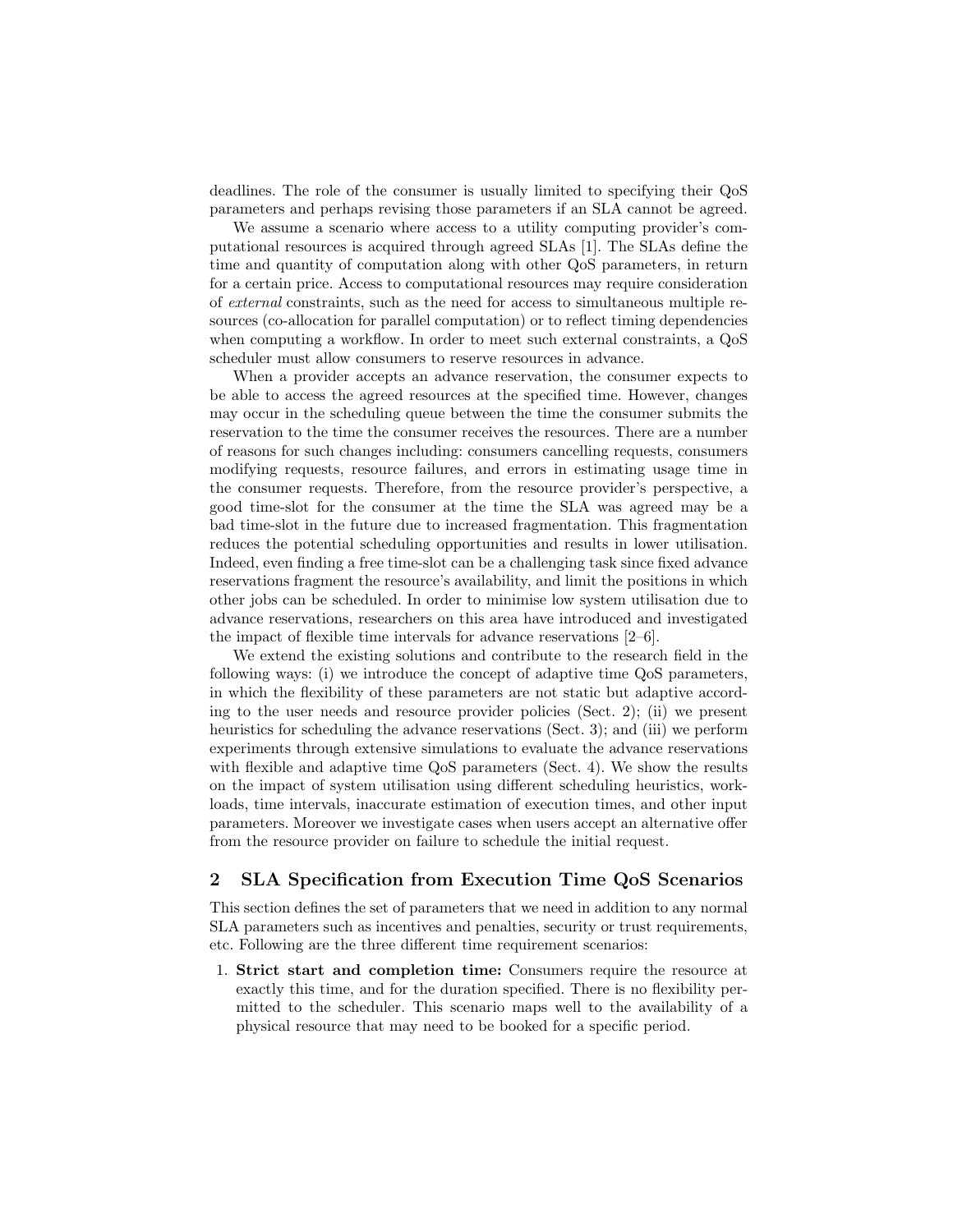- 2. Relaxed start time, strict completion time: Consumers require that the execution completes prior to a deadline. This scenario typically applies when there are subsequent dependencies on the results of this computation.
- 3. Flexible interval: There is a strict start time and a defined finish time, but the time between these two points exceeds the length of the computation. This scenario fits well with forward and backward timing dependencies, such those encountered in a workflow computation.

# 2.1 Scheduling issues and incentives

These cases as given above are simplistic; however scheduling them is complicated. Consider both cases 2 and 3, as the actual deadline approaches, the apparent priority of scheduling must increase to ensure that the execution completes prior to the deadline. Also early acceptance of SLA requests of rigid advance reservations fragments the availability of the resource, which may result in wasted computation time, increased rejections, reduced utilisation and consequently reduced revenue.

The idea of having flexible intervals for advance reservations is to make it possible to modify or reallocate existing advance reservations when new jobs are submitted to the scheduler. Once an SLA has been agreed upon, the scheduler may schedule the workload within those flexible constraints. We would expect that any pricing model would reward more flexible consumers with a lower price and in turn penalise consumers with less flexibility by charging a higher price. In addition, the SLA itself could be renegotiated (adaptive) if the resource provider needs to solve a scheduling impasse or consumer needs to react to a change in circumstance. In this case a consumer who accepts a resource providers SLA adaptation request for more flexibility would expect some form of incentive payment, whereas a consumer who requests a less flexible SLA adaptation should expect some penalty.

### 2.2 SLA parameters

The advance reservations are defined in the SLA by a set of timing constraints, budget and computational resources. Following is the notation and parameter definitions for a job  $j$ , which can be either rigid or moldable (parallelism versus execution time trade off):

- $R_j^{min}$  and  $R_j^{max}$ , where  $1 \leq R_j \leq m$ : minimum and maximum number of resources (e.g. cluster nodes or bandwidth) required to execute the job;
- $-f_j^{mol}: R_j \rightarrow T_j^e$ : moldability function which specifies the relation between number of resources and execution time  $T_i^e$ ;
- million of resources and execution time  $I_j$ ,<br>-  $T_j^s$ : job starting time—time determined by the scheduler;
- $-T'_j$ : job ready time—minimum starting time determined by the user;
- $T_j^c$ : job completion time—defined as  $T_j^s + T_j^e$ ;
- $D_j$ : job deadline;
- $B_i$ : job budget—maximum amount of money that the user is willing to spend to execute the job with the required QoS;
- $-C_i$ : job cost—the cost determined by the resource provider in order to execute the job  $j$  with the above specifications.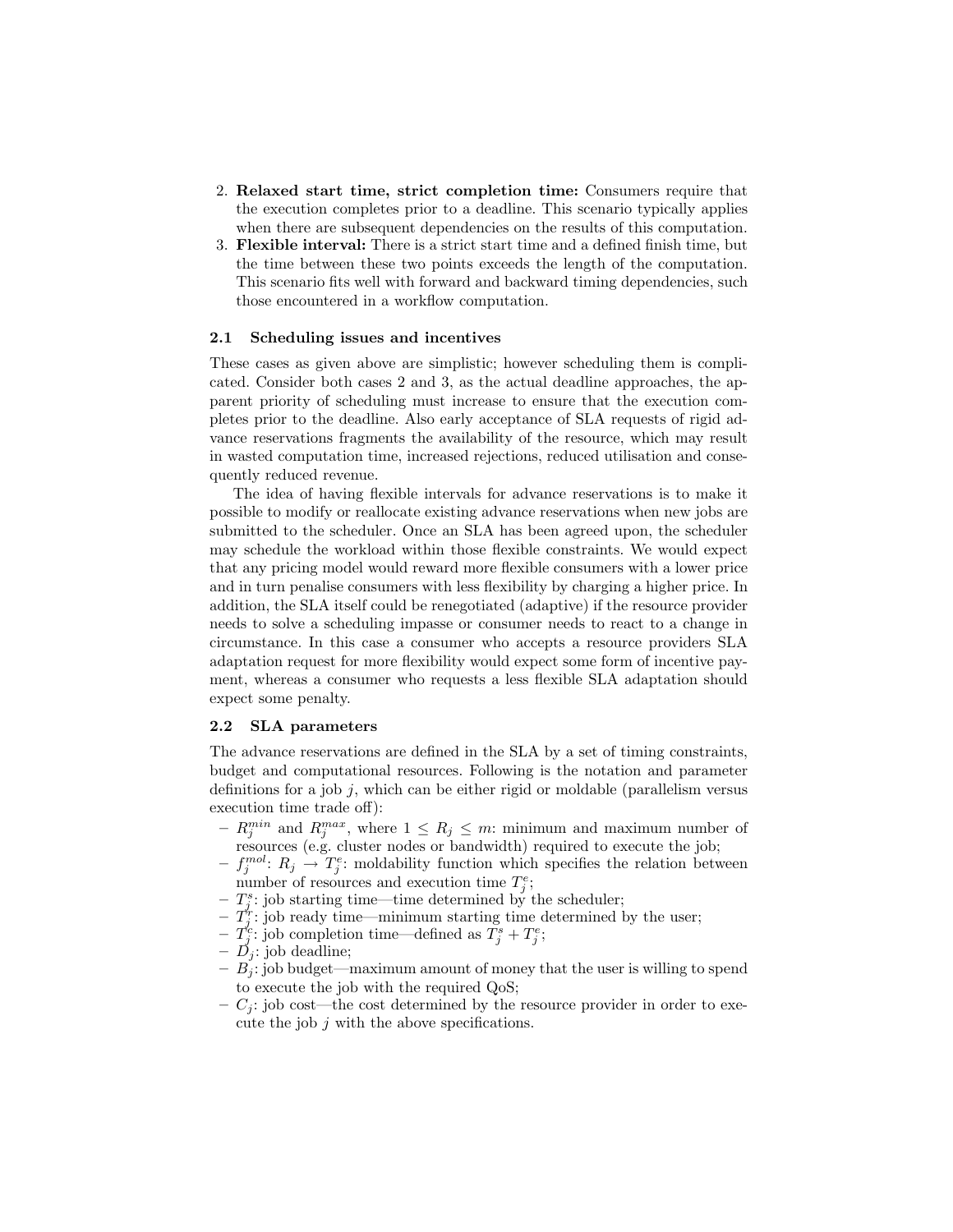# 3 Job Scheduling

The scheduling of a job consists on finding a free time-slot that meets the job requirements. Rather than providing the user with the resource provider's scheduling queue, we assume that the user asks for a time-slot and the resource provider verifies its availability. This is sensible in competitive environments where resource providers do not want to show their workloads, as consumers and other resource providers may exploit this commercially sensitive information. We also consider the scheduling to be on-line, where users submit jobs to the resource provider's scheduler over time and the scheduler makes its decisions based only on the currently accepted jobs.

Scheduling takes place in two stages. Firstly all jobs that are currently awaiting execution on the machine (and therefore have accepted SLAs) are sorted based on some criteria. Then this list is scheduled in order, and if the new job can be scheduled, the SLA is accepted. If the job cannot be scheduled, then the scheduler can return a set of scheduleable alternative times.

#### 3.1 Sorting

Firstly we separate the jobs currently allocated into two queues: running queue  $Q^r = \{o_1, ..., o_u\} \mid u \in \mathbb{N}$  and waiting queue  $Q^w = \{j_1, ..., j_n\} \mid n \in \mathbb{N}$ . The first queue contains jobs already in execution and cannot be rescheduled. The second queue contains jobs that can be rescheduled. The approach we adopt here is to try to reschedule the jobs in the waiting queue by sorting them first and then attempting to create a new schedule. We use five different sorting techniques in this paper: Shuffle, First In First Out (FIFO), Biggest Job First (BJF), Least Flexible First (LFF), and Earliest Deadline First (EDF). The only sorting criteria that needs explanation is LFF, which sorts the jobs according to the flexibility terms of starting time and deadline. This approach is based on the work of Wu et al [7], but considers only the time intervals. We define the time flexibility of a job  $j$  as follows:

$$
\Delta_j = \begin{cases} D_j - max(T_j^r, CT) - T_j^e; \text{ for advance reservation jobs} \\ D_j - CT - T_j^e; \text{ for jobs with deadline} \end{cases}
$$

Obviously other potential criteria can be used to perform this sort, one that we will be exploring in the future is sorting based on expected revenue. In the evaluation Sect. 4 we present results comparing these sorting techniques.

### 3.2 Scheduling

Algorithm 1 gives the pseudo-code for scheduling a new job  $j_k$  at the current time CT, returning true if it is possible to scheduled it, or false and a list of optional possible schedulings. Before the scheduling of a new job, the state of the system is consistent, which means that the current scheduling of all jobs meets the users  $QoS$  requirements. Therefore, during the scheduling process, if a job  $j_i$  is rejected there are two options: (i)  $j_i = j_k$ , the new job could not be scheduled; or (ii)  $j_i \neq j_k$ , the new job was scheduled but generated a scheduling problem for another job  $j_i \in Q^w$ . In the second case we change the positions of  $j_k$  with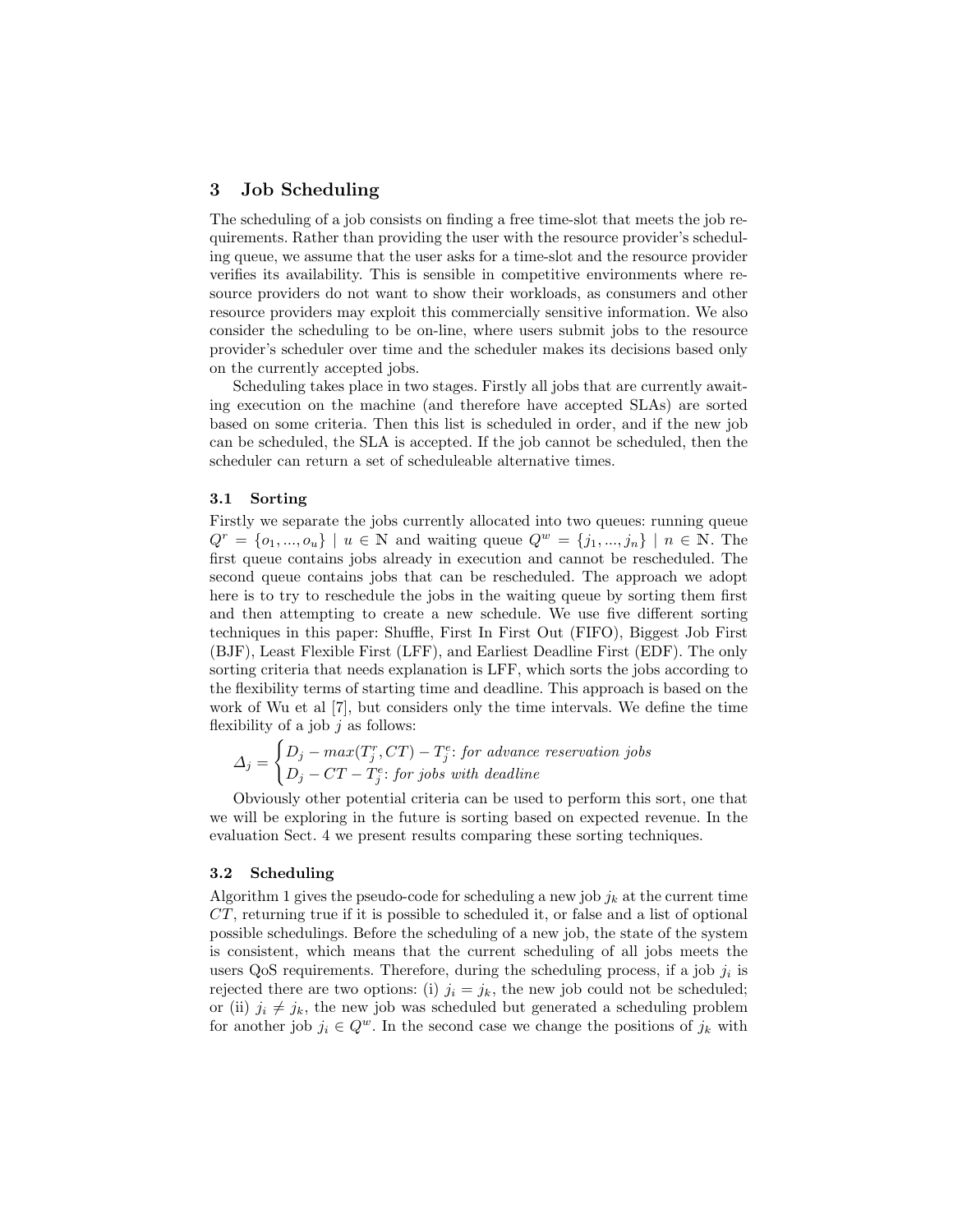$j_i$  and all jobs between  $j_k$  and  $j_i$  go back to the original scheduling—function that we call  $fixqueue$ . In our current implementation, each job is scheduled by using first fit approach—the first available time-slot is assigned to the job. For jobs with deadline the scheduler looks for a time-slot between the interval  $[CT, D_j - T_j^e]$  and for advance reservations the scheduler looks for a time-slot within the interval  $[T_j^r, D_j - T_j^e]$ .

**Algorithm 1** Pseudo-code for scheduling a new job  $j_k$ .

 $Q^w \leftarrow Q^w \bigcup \{j_k\}$ sort  $Q^w$  according to some criteria (e.g. EDF or LFF)  $k \leftarrow$  new index of  $i_k$  $jobscheduled \leftarrow true$ for  $\forall j_i \in Q^w \mid i \geq k$  and jobscheduled = true do if schedulejob  $(j, Q^w, Q^r) = false$  then  $jobscheduled \leftarrow false$ end if end for if jobscheduled = false then if  $i \neq k$  then fixqueue( $Q^w, i, k$ ) { update index of  $j_k$   $(k \leftarrow i)$ } end if return reschedule  $\forall j_i \in Q^w \mid i \geq k$ end if return true

When job  $j_k$  is rejected, all the jobs in  $Q^w$  after  $j_k$ , including  $j_k$  itself, must be rescheduled (Algorithm 2). However, in this rescheduling phase, other options are used to reschedule  $j_k$ . The list of options  $\Psi$  is generated based on the intersection of the new job  $j_k$ , the jobs in the running queue and the jobs in the waiting queue that are before  $j_k$ . For each job  $j_i$  that intersects  $j_k$ , job  $j_k$  is tested before  $T_i^r$  and after  $D_i$ . Once the list of options  $\Psi$  is generated, it is possible to sort it according to the percentage difference  $\phi$  between the original  $T_j^r$  and  $D_j$  values and the alternative scheduler suggested options  $OPT T_j^r$  and  $OPT D_j$ :

$$
\phi_{opt} = \begin{cases} \frac{OPTD_j - D_j}{T^e_j} : \text{ option generated by placing } j_k \text{ after } j_i\\ \frac{OPTT^f_j - T^r_j}{T^e_j} : \text{ option generated by placing } j_k \text{ before } j_i \end{cases}
$$

Once defined the possible positions of the new job  $j_k$ , all jobs in  $Q^w$  after  $j_k$ (including it) are rescheduled. If a job  $j_i$  is rejected, we have again two options: (i)  $j_i = j_k$ , the new job could not be scheduled; or (ii)  $j_i \neq j_k$ , the new job was scheduled but generated a scheduling problem for a another job  $j_i \in Q^w$ . In constrast to Algorithm 1, in Algorithm 2, when  $j_i = j_k$ , it means that the scheduler has already tried all the possibilities to fit  $j_k$  in the queue, and hence,  $j_k$  will not be rescheduled again. However, if  $j_k \neq j_i$ , then the queue  $Q^w$  is fixed, the index of  $j_k$  is updated,  $T_k^r$  and  $D_k$  are set to the original values, and the rest of  $Q^w$  is again rescheduled. This process finishes when there are no more scheduling options to test. For a consumer who does not require an advance reservation, the first successful option should be enough.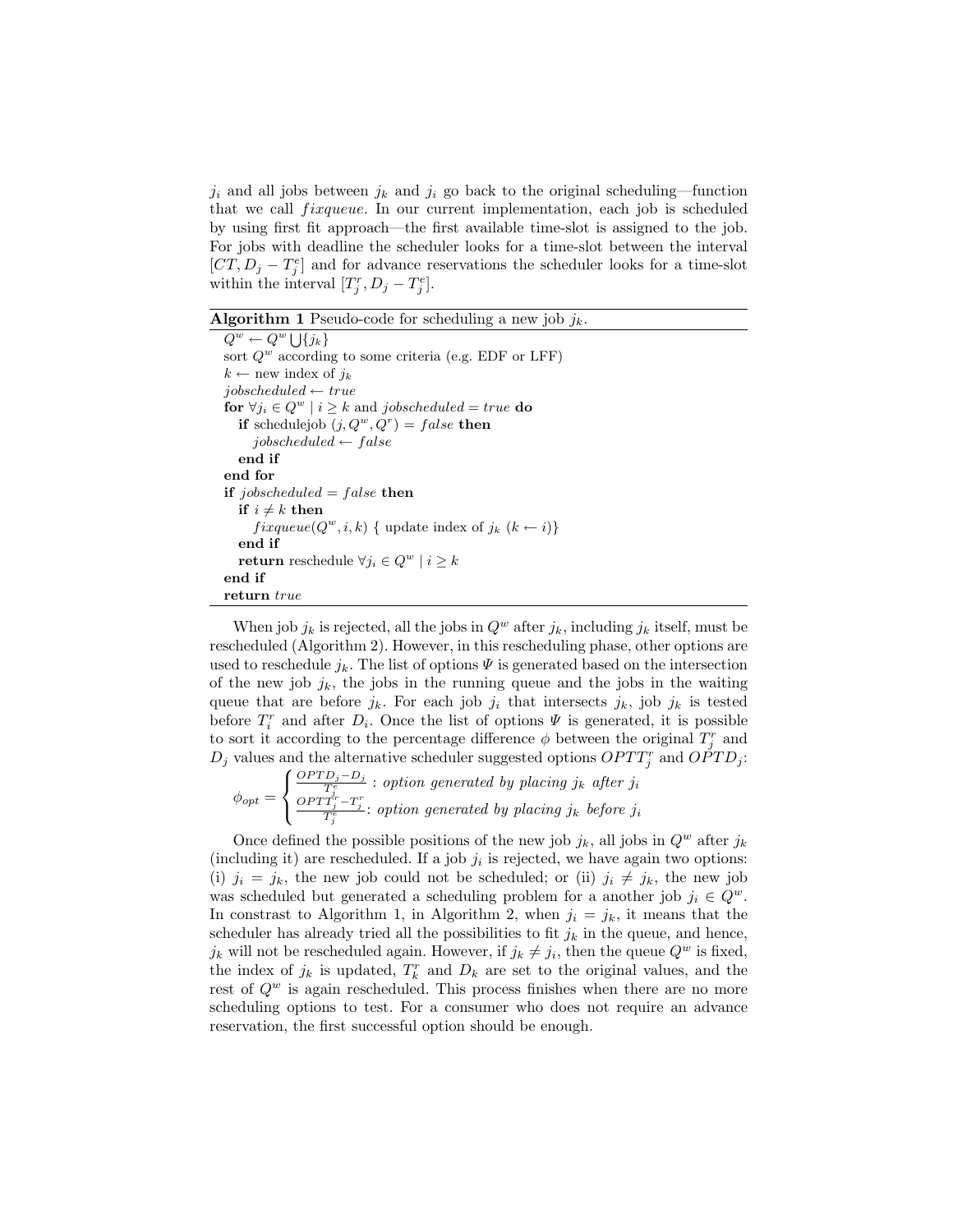**Algorithm 2** Pseudo-code for rescheduling rejected part of  $Q^w$  using the list of options  $\Psi$  for the rejected new job  $j_k$ .

```
OT_k^r \leftarrow T_k^r, OD_k \leftarrow D_k {keep original values}
while \forall OPT \in \Psi do
  iobscheduled ← true
   for \forall j_i \in Q^w \mid i \geq k and jobscheduled = true do
     if j_i = j_k then
        set T_k^r and D_k with option OPTend if
     iobscheduled ←schedule(i_i)end for
  if jobscheduled = false then
     if i \neq k then
        fixqueue(Q^w, i, k)T_k^r \leftarrow OT_k^r, D_k \leftarrow OD_k {restore original values}
        return reschedule \forall j_i \in Q^w \mid i \geq kelse
        return false {already tested new options for j_k}
     end if
  else
     {valid option OPT in \Psi—inform user about this possibility}
  end if
end while
if ∃ OPT \in \Psi | OPT generates a possible scheduling then
  return true
end if
return false
```
# 4 Evaluation

The basis for the design of the scheduling algorithms and the improvement in utilisation, is predicated on the idea that scheduling advance reservations with some specified flexibility will allow better scheduling decisions to be made. The experimental results in this section demonstrate that the principle is sound.

### 4.1 Experimental configuration

We evaluated the use of flexible QoS parameters for advance reservation on an extended version of the PaJFit (Parallel Job Fit) simulator [8]. We used the workload trace from the IBM SP2 system, composed of 128 homogeneous processors, located at the San Diego Supercomputer Center  $(SDSC)^{\ddagger}$  as a realistic workload to drive the simulator. This workload contains requests performed over a period of two years. However, for reasons of tractability we conducted our experiments using 15 day intervals. We also removed any requests with a duration of less than one minute.

 $^\ddag$  We used the version 3.1 of the IBM SP2 - SDSC workload, available at the Parallel Workloads Archive: http://www.cs.huji.ac.il/labs/parallel/workload/logs.html.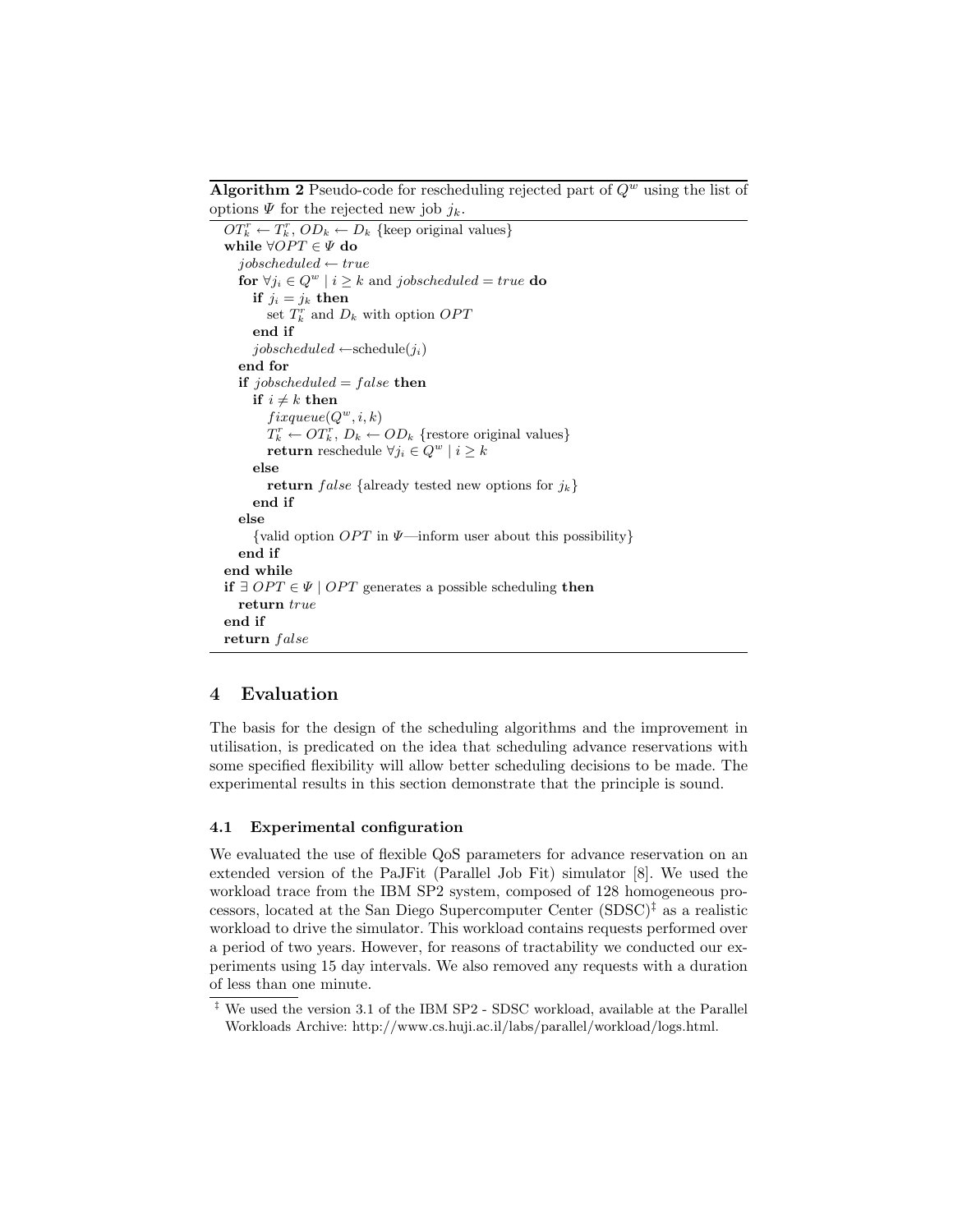As the workload has no deadline specifications, and there are no traces with this information available, we modelled them as a function of the execution time. We observe that many workload distributions exhibit Poisson lifetimes and assume that this would also be true for deadlines. Therefore, for each job  $j$ ,  $D_j = T_j^{sub} + T_j^e * p$ , where p is a random number defined by a Poisson distribution with  $\lambda = 5$ , and  $T_j^{sub}$  is the request submission time defined in the workload traces. As we are working with advance reservations, we defined the release time of jobs as  $T_j^r = D_j - T_j^e$ . To model higher loads and the subsequent performance of the scheduler, we increased the frequency of request submissions from the trace by 25% and 50%.

We also analysed four different flexible interval sizes, which we again define as a Poisson distribution: fixed interval, short interval  $(\lambda \leftarrow \phi = 25\%)$ , medium interval  $(\lambda \leftarrow \phi = 50\%)$ , long intervals  $(\lambda \leftarrow \phi = 100\%)$ . For all experiments using flexible intervals, we modified only half of each workload, the other half continues to have fixed intervals. We believe a portion of users would continue to specify strict deadlines even though the resource provider would probably reduce the price for more flexible and therefore easier consumers.

#### 4.2 Results and analysis

For the first experiment we evaluated the importance of sorting the jobs in the waiting queue according to specific criteria. Figure 1 shows the results, comparing LFF, BJF (sorted by the job's size =  $T^e * R$ ), EDF, and FIFO, against a random shuffle; all of them with backfilling strategy. The results are presented as the difference in utilisation from the random baseline. In all cases, EDF with flexible intervals produced a schedule with the highest utilisation. It is worth noting that the results are not load sensitive, shown as the load increases — from normal (top graph) to high (bottom graph) in Fig. 1. As in our experiments we show comparative results, it is important to mention the system utilisation values to have an idea of the magnitude of these results. The values for the original workload and the two modifications on the frequency of request submissions, using FIFO approach, are:  $46.8 \pm 3.3$  %,  $50.9 \pm 3.5$  %, and  $54.7 \pm 3.7$  %.

Using the EDF heuristic, we next evaluated the impact of the flexible time interval duration on resource utilisation. We observe in Fig. 2 that the longer the interval size, the higher the utilisation. This is because longer interval sizes provide the scheduler with more options for fitting (juggling) advance reservations and thereby minimising the resource fragmentation.

In a real scenario, users may not estimate their execution time accurately. To understand the impact of incorrect execution time estimates we performed the following experiment. We modified the actual execution time in the workload trace by a factor determined from a Poisson distribution with  $\lambda=80$ —we assume the users in general overestimate the execution time [9, 10].

Compared to the results in Fig. 2, we can observe in Fig. 3 that the flexible intervals have more impact when users overestimate their execution time, since otherwise the requests create small fragments that cannot be used by rigid time QoS requirements.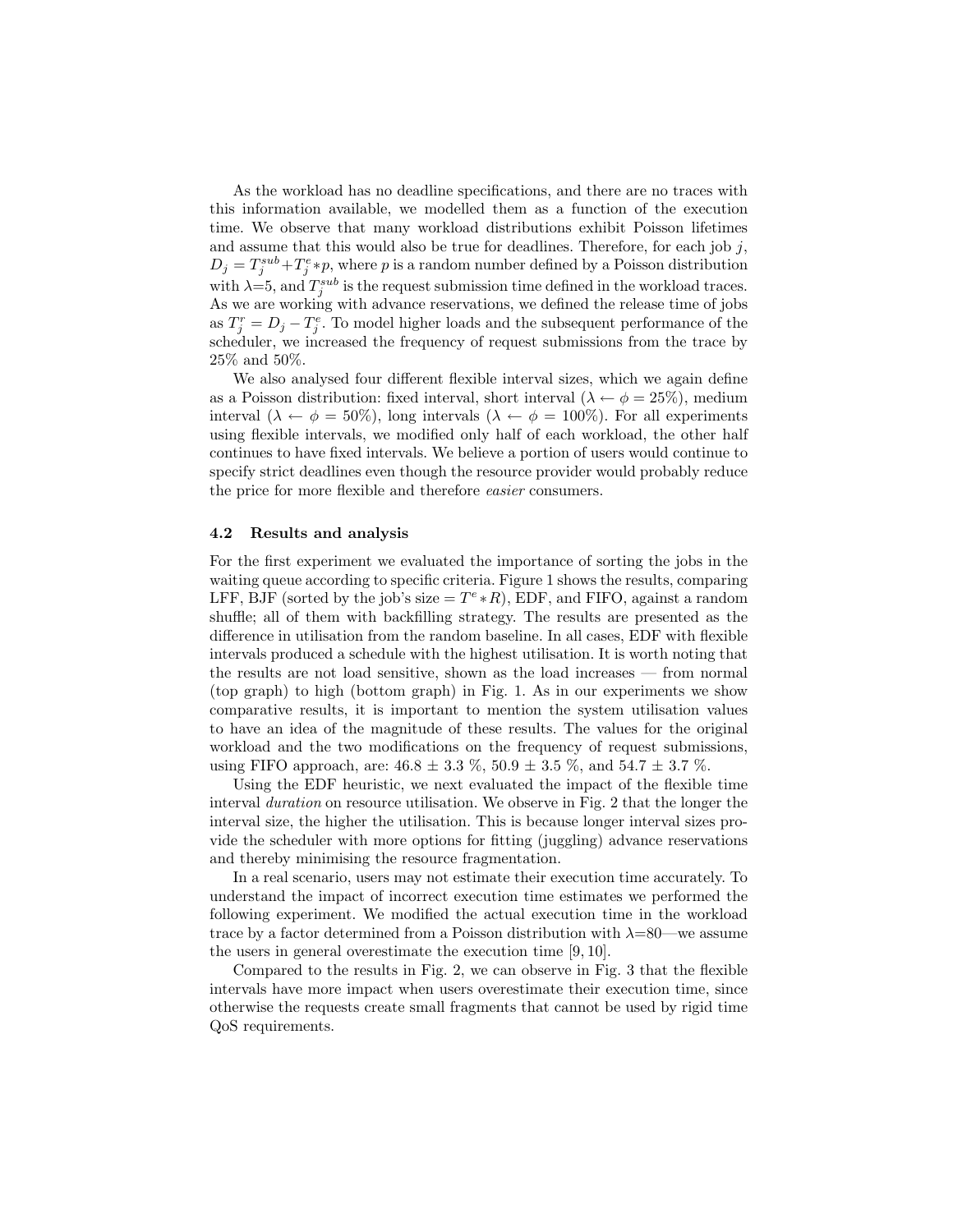

Fig. 1. Impact of sorting criteria on system utilisation



Original arrival time Arrival time with reduction of 25% Arrival time

Fig. 3. Impact of time interval size on resource utilisation with inaccurate estimation time

Consumers may want to know with some assurance when their jobs will execute. They can ask the resource provider to fix their jobs when the time to receive the resources gets closer, i.e. remove the time interval flexibility by renegotiating the SLA. We evaluated the system utilisation by fixing the  $T_j^r$  and  $D_i$  of each job j when 25%, 50%, and 75% of the waiting time has passed. We compared these results with an approach that fixes the schedule immediately the job is accepted.

As in the first set of experiments (Fig. 1) we performed runs for different workloads. However in this case the results for all workloads were similar, there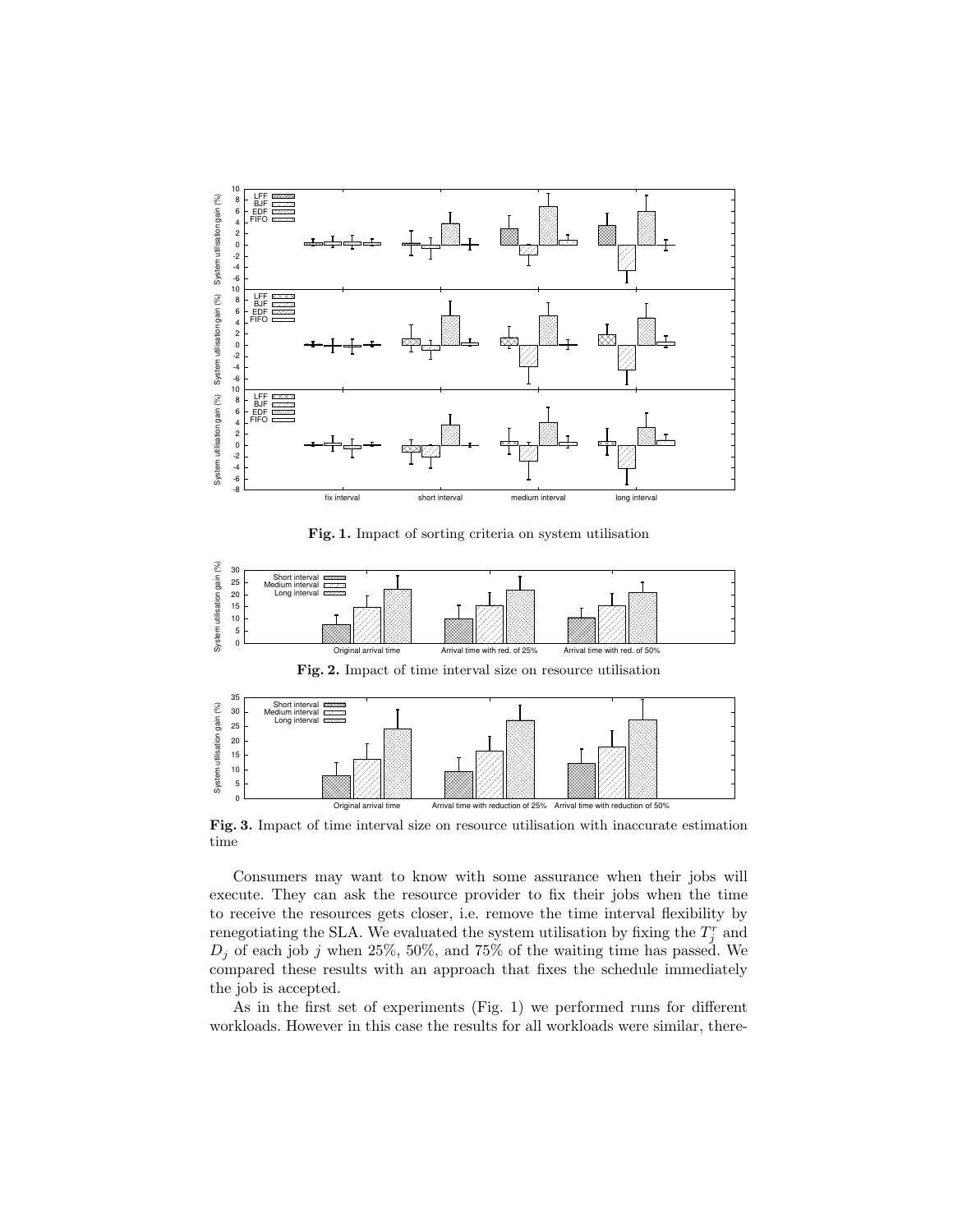fore we only present the graph for the medium workload in Fig. 4. We observe that the longer a user waits to fix their job, the better is the system utilisation. This is a pleasing result as this is indeed what we would expect because the scheduler has more opportunities to reschedule the workload.



Fig. 4. The longer a job remains flexible, the better the utilisation—premature fixing of a job's place in the schedule consistently has an adverse effect on resource utilisation





Fig. 6. Average actual  $\phi$  of jobs accepted through suggestion by resource provider

Instead of using flexible intervals to meet time QoS requirements of users, we wanted to see what would happen when the resource provider offered an alternative slot to the consumer. When the resource provider cannot schedule a job  $j$  with the required starting time, it provides the user with other options (if possible) before and after the interval  $[T_j^r, D_j]$ . We selected the lowest difference  $\phi$  of the options for each job j, given a threshold of 25%, 50% and 100%. Figure 5 shows that while this approach does increase the system utilisation, it does not perform as well as the flexible interval technique. Nevertheless, the approach of returning to the consumer with an alternative option is a useful technique for users who cannot accept flexible intervals.

We also measured the difference between the actual and the thresholds  $\phi$  for the jobs accepted through the option suggested by the resource provider. From Fig. 6 we observe that in average case, the value of  $\phi$  is not significantly less than the maximum  $\phi$  defined by the resource provider.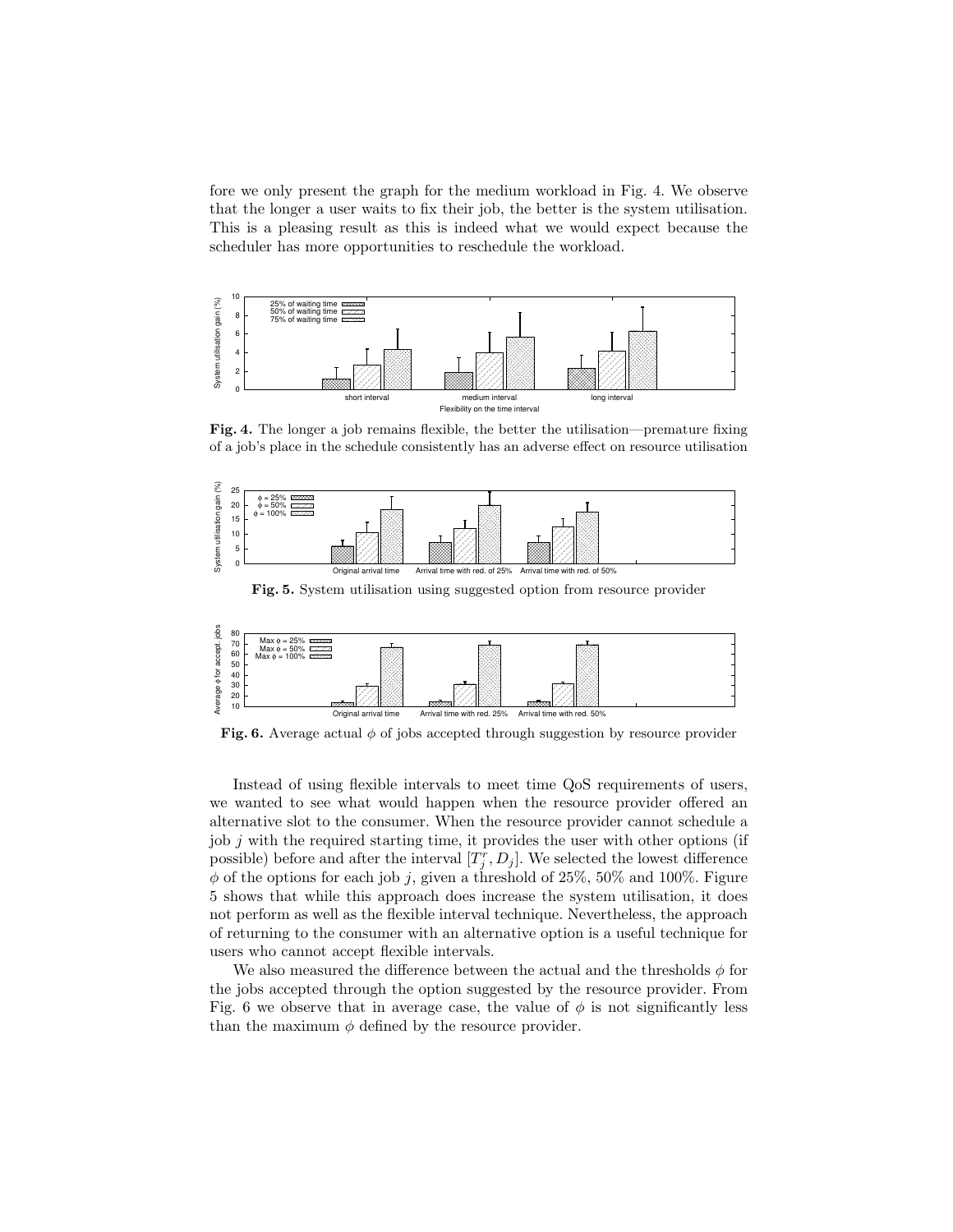# 5 Related Work

Advance reservation is an important technique for aggregating resources from multiple places in such a way as to provide Quality-of-Service for users in a distributed computing environment. The interest in this technique has increased alongside with increasing popularity of Grid Computing.

Snell et al [11] discuss the importance of using advance reservations for executing meta jobs in multi-site environments and the problem of fragmentation generated in the computing environment due to these reservations. In their study they assume that advance reservations are strictly rigid in terms of time QoS requirements.

More recently researchers have become interested on how to improve system utilisation by including flexibility factors in advance reservations. Naikasatam and Figueira defined *elastic reservations* in a context of network bandwidth management in LambdaGrids [2]. These elastic reservations are malleable requests (time X bandwidth) and they can be rescheduled over time. The goal of their approach is to minimise the problem of rejecting requests due to many users requiring data transfer channel at the same time-slot, and the problem of bandwidth fragmentation. In contrast to their work, we focus on the flexibility on the requests time intervals and not on the request malleability.

Chen and Lee [3] propose a flexible reservation model based on flexible intervals for starting time of advance requests. They handle the problem of optimising the scheduling by representing the advance reservations as a multistage digraph, and then finding the shortest path on the digraph. They explore the fact that there is a period between resource reservation and the real allocation, i.e. when the user starts accessing the resources, in which the scheduler rearranges the requests before they start. In contrast to their work, we consider that users may decide to fix their time schedule. That is, the flexibility is allowed until a certain period of time, since users may need to know the exact starting time to be reported some time in advance. Furthermore they do not consider requests for multiple resources.

Kaushik et al [4] study the use of flexible time intervals, which they call flexible time-windows, for advance reservations. They investigate the relation between the time-window size and the request waiting time, assuming that the request inter-arrival time follows the Pareto distribution. In our experiments we relied on inter-arrival requests from real workload from a supercomputing centre, and the Poisson distribution for defining the minimum starting time. We also consider that requests can come out of order. Furthermore they do not consider requests for multiple resources.

Castillo et al [12] use concepts of computational geometry to handle resource fragmentation caused by advance reservations. In their study they consider only jobs with strict time intervals, and as in the other related work, only jobs requiring a single resource.

Röblitz et al [5] present an algorithm for reserving computing resources that allows users to define an optimisation criteria (e.g. cost and completion time)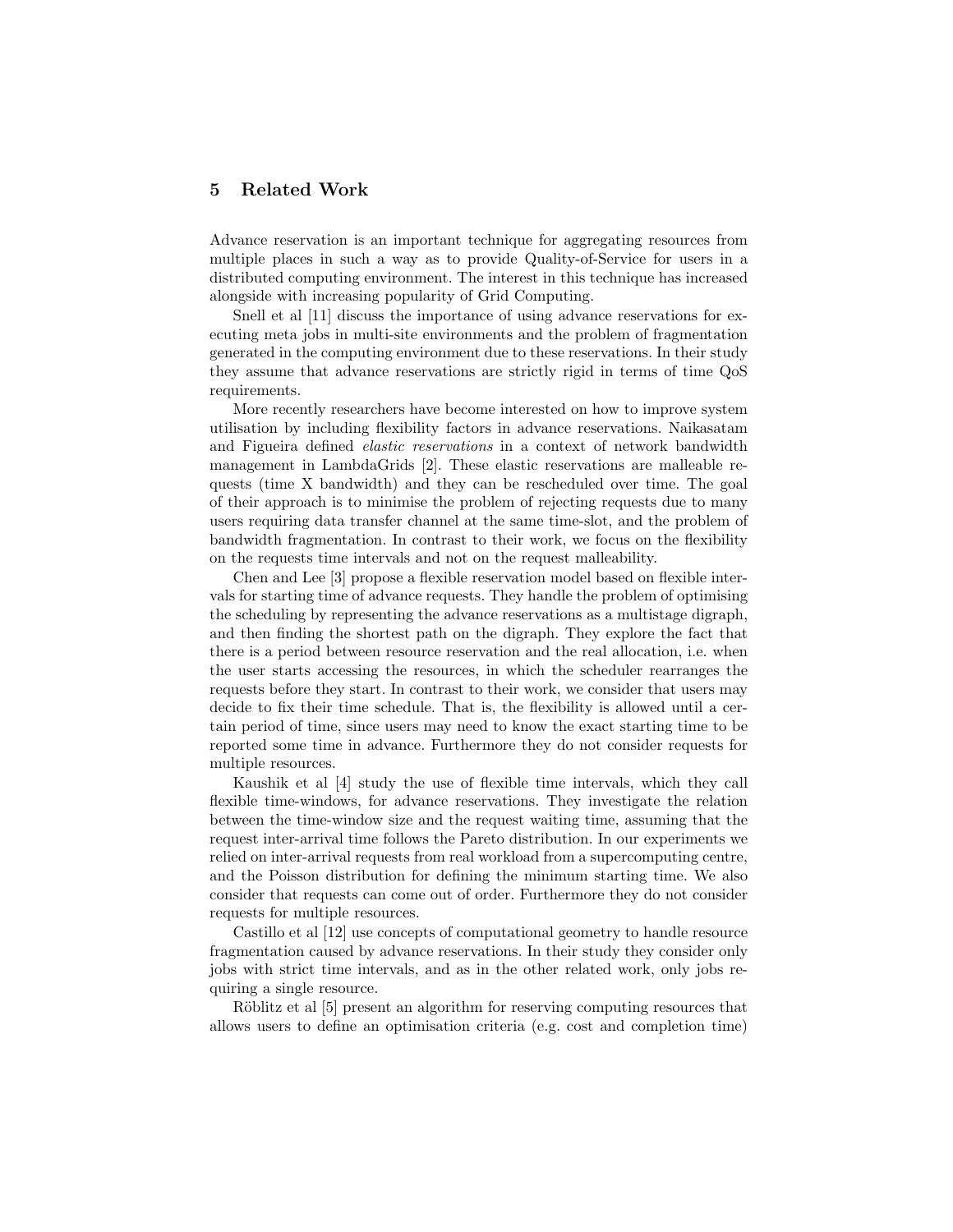when multiple candidates match the minimum users' requirements. They use a flexible advance reservation model where start and end time, duration and number of requested CPUs are flexible. Unlike our work they do not explore the rescheduling of existing flexible advance reservations.

Farooq et al [6] evaluate a set of algorithms for mapping advance reservations. They allow advance reservations to be flexible in terms of starting time and deadline. They also introduce an algorithm called Minimum Laxity Impact, in which rescheduling can be performed each time a new job arrives, but the scheduler minimises the extent to which existing jobs are pushed closer to their deadlines. The principle is to create more space for incoming jobs with more difficult scheduling options.

None of the related projects evaluate returning other scheduling options on failure to schedule the initial request. Moreover, the existing studies on flexible advance reservations assume that the parameters for flexibility are static, and in our case are adaptive according to the user needs and resource provider policies.

# 6 Conclusions and Further Work

In this paper we outlined consumer scenarios for advance reservations with flexible and adaptive time QoS parameters and presented the benefits for resource providers in terms of system utilisation. We evaluated these flexible advance reservations by using different scheduling algorithms, and different flexibility and adaptability QoS parameters. We investigated cases where users do not or can not specify the execution time of their jobs accurately. We also examined resource providers that do not utilise flexible time QoS parameters, but rather return alternative scheduling options to the consumer when it is not possible to meet the original QoS requirements.

In our experiments we observed that system utilisation increases with the flexibility of request time intervals and with the time the users allow this flexibility while they wait in the scheduling queue. This benefit is mainly due the ability of the scheduler to rearrange the jobs in the scheduling queue, which reduces the fragmentation generated by advance reservations. This is particularly true when users overestimate the execution time of their jobs.

For future work we can draw useful conclusions from these results. In particular the results can be used as a solid foundation for a utility computing pricing model as we have quantified the effects of varying degrees of flexibility on the utilisation of the provider's resources. Our work will include a pricing system for charging consumers for resources and give incentives or discounts for those users who are willing to provide flexibility within their QoS requirements and therefore include time flexible SLA parameters. We believe that this approach will allow resource providers to satisfy the full range of QoS timing requirements and in particular add a new option for some difficult scheduling domains such as workflow applications and resource co-allocation.